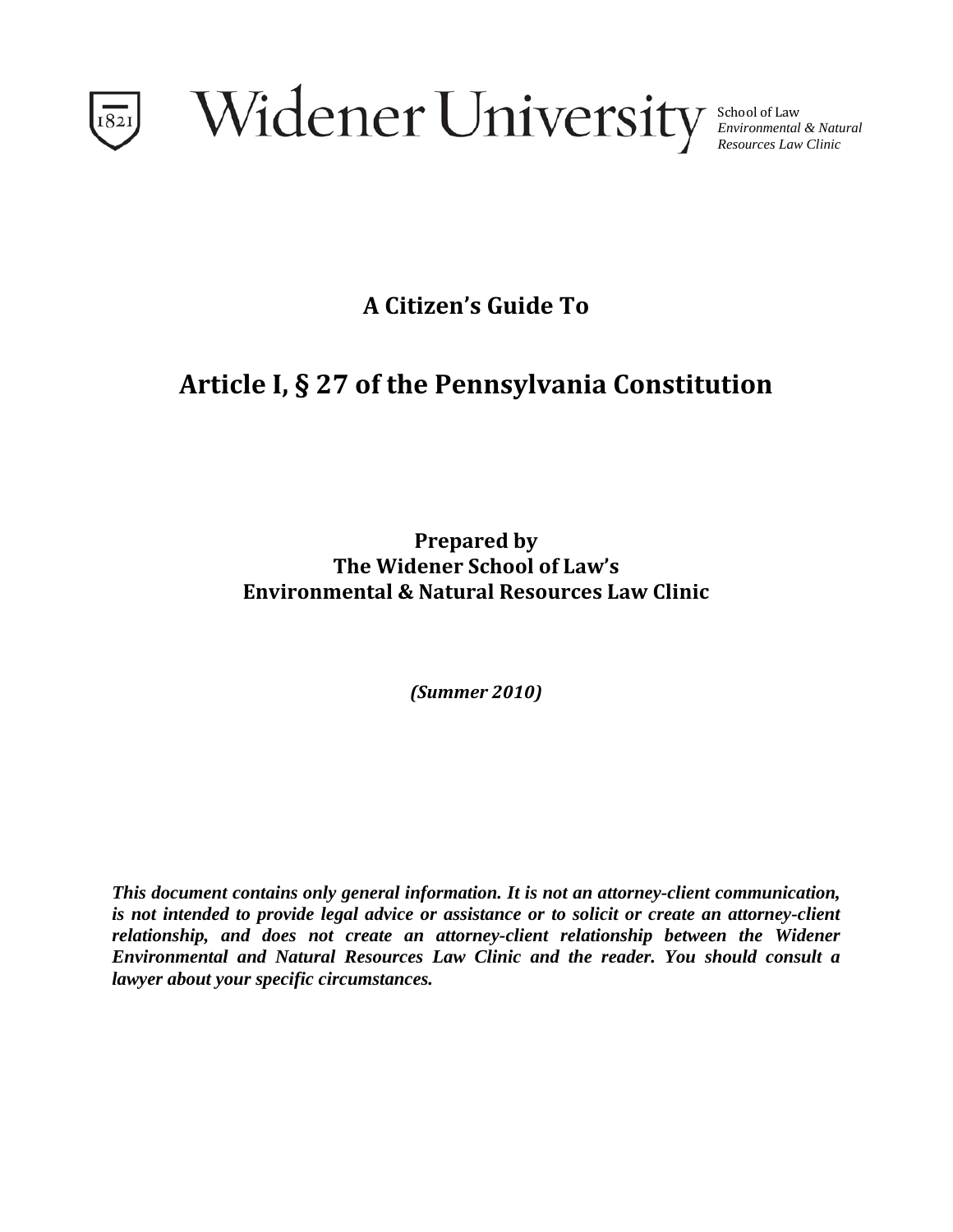## **SUMMARY**

Article I Section 27 of the Pennsylvania constitution states:

The people have a right to clean air, pure water, and to the preservation of the natural, scenic, historic and esthetic values of the environment. Pennsylvania's public natural resources are the common property of all the people, including generations yet to come. As trustee of these resources, the Commonwealth shall conserve and maintain them for the benefit of all the people.

Citizens often read this strong language as creating a separate, constitutional right that can be violated by activities that adversely impact air, water, natural, scenic, and historic resources in Pennsylvania. As a result, citizens may want to assert a claim under Art. I, § 27 as one ground for challenging permits or other decisions by state agencies. However, Pennsylvania courts are extremely reluctant to recognize such claims.

# **MORE-DETAILED GENERAL DESCRIPTION OF THE LAW**

A fair reading of  $\S 27$  is that it created a public trust in the state government to ensure the preservation of the state's natural resources. This means the state government is responsible for protecting Pennsylvania's environment on behalf of its citizens. The result is controlled development of the state's natural resources rather than no development at all. The job of the state is to balance the detrimental effects an activity would have on the environment against the social, economic, and environmental benefits gained. Thus, a decision, for example, to issue a permit allowing an activity which will result in some environmental harm looks like the Commonwealth is not living up to its § 27 responsibilities, and a constitutional claim should exist.

Courts considering a § 27 challenge to a state agency's actions apply a three-factor test first articulated in Payne v. Kassab, 312 A.2d 86 (Pa. Commw. Ct. 1973). The Payne test looks at the agency's action by trying to answer three questions:

- (1.) Was there compliance with all applicable statutes and regulations relevant to the protection of the Commonwealth's public natural resources?
- (2.) Does the record demonstrate a reasonable effort to reduce the environmental incursion to a minimum?
- (3.) Does the environmental harm, which will result from the challenged decision or action, so clearly outweigh the benefits to be derived therefrom that to proceed further would be an abuse of discretion?

Although factors (2) and (3) suggest real possibilities for finding unconstitutional agency actions that result (or permit) environmental harms, the track record of  $\S 27$  claims is very poor. In fact, to date there have been no major case upholding a citizen's challenge to a state agency's decision as being unconstitutional. In all probability, this record is because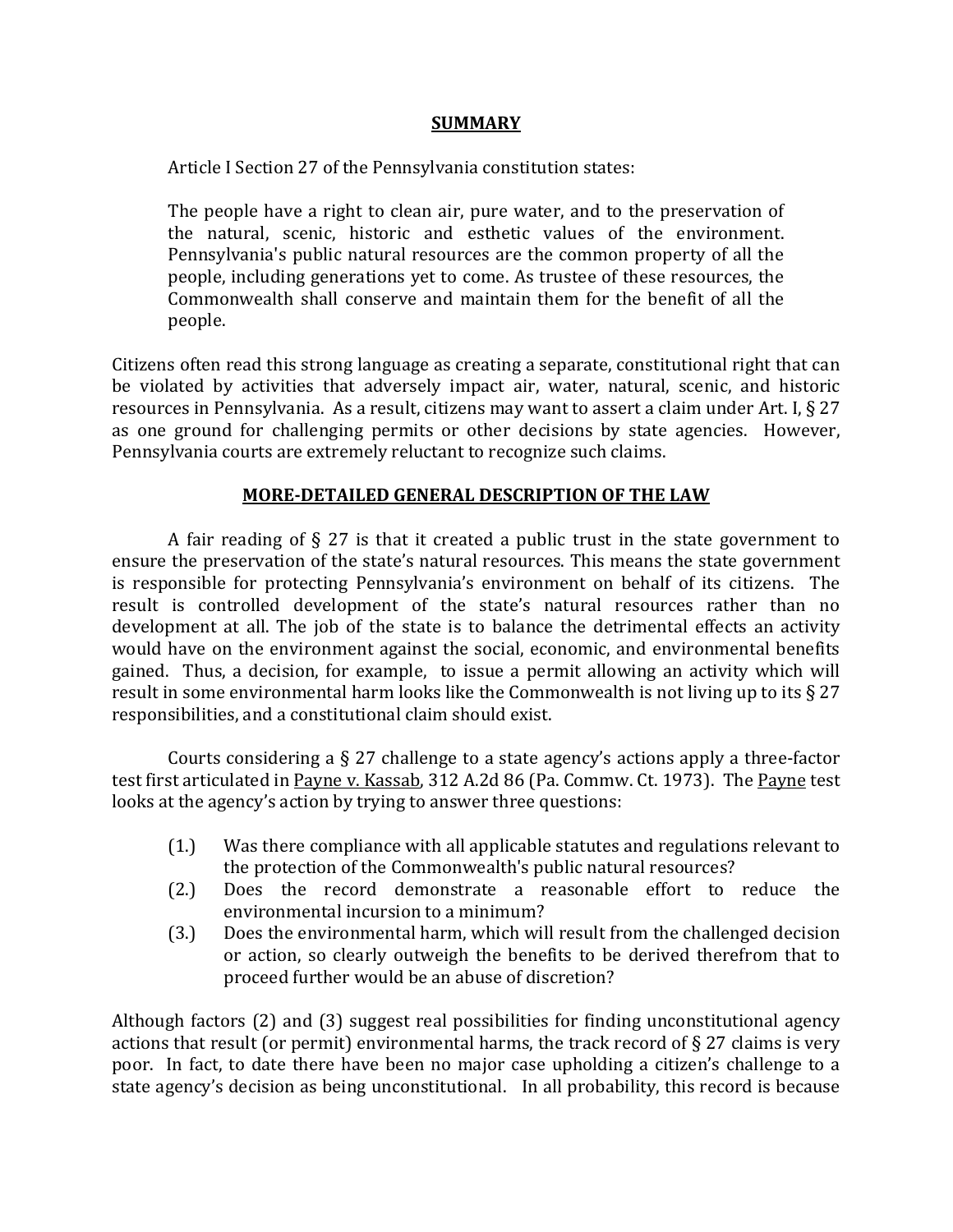of the way the courts apply the **Payne** test. One can see this by looking at the judicial interpretations of the three factors.

## *Compliance With All Applicable Laws*

Courts have interpreted the first Payne test factor narrowly, requiring only that the court first see if the state agency has authority over the activity, and if it does, ensuring the agency has followed all *applicable* laws.

Whether or not the state agency has authority over an activity can end a  $\S 27$  claim quickly. In Moosic v. Pennsylvania Public Utility Com*.*, 429 A.2d 1237 (Pa. Commw. Ct. 1981), for example, citizens challenged the decision of the Pennsylvania Utility Commission (PUC) to allow the transfer of property to a developer who intended to use the land to build a ski resort. Despite the environmental implications of the transfer, there were simply no statutes that gave PUC the authority to complete an environmental review of the activity. Therefore, no § 27 claim existed.

In instances where a state agency does have authority over an activity, the agency is still limited by the factors listed in the applicable statutes, even when prominent environmental issues exist. Courts interpret the first Payne factor as asking only that a state agency follow all statutes and regulations that are applicable to the activity at issue. Thus, it is important to distinguish between all 'applicable' laws and all laws in general. For example, in Snelling v. Department of Transp*.*, 366 A.2d 1298 (Pa. Commw. Ct. 1976), the opening of a barrier in the median of a highway was challenged as violating § 27 because the agency did not consider the environmental factors listed in a code. However, the challenge failed because the code section cited did not apply to the opening of medial barriers. In another case, the  $\S 27$  claim failed because the court found that the agency was not required to make an exhaustive review of all quality of life issues, only those mentioned in the applicable statute. Concerned Residents of the Yough v. Department of Envtl. Resources*,* 639 A.2d 1265 (Pa. Commw. Ct. 1994)

What makes matters worse for those wishing to bring § 27 claims is that courts have shown a reluctance to go beyond the first factor of the Payne test. In other words, if the court finds that all applicable laws are followed so as to satisfy the first factor of the test, then courts generally will not even analyze the decision under the second or third prongs of the test, and instead uphold the agency's decision. This often prevents the  $\S 27$  claimant from getting to the factors that would offer a greater chance to show a § 27 violation.

### *Reasonable Effort to Reduce The Harm*

The second factor of the Payne test requires that all reasonable efforts have been made to ensure environmental incursions are at a minimum. Interpretation of this prong has done little to sway a decision in favor of upholding a challenge. A court will defer to the expertise of the state agency in charge to determine if all reasonable efforts have been made. If the state agency has already determined an activity is sufficient under this prong, it is extremely unlikely a court will second-guess the agency's findings. See Butler